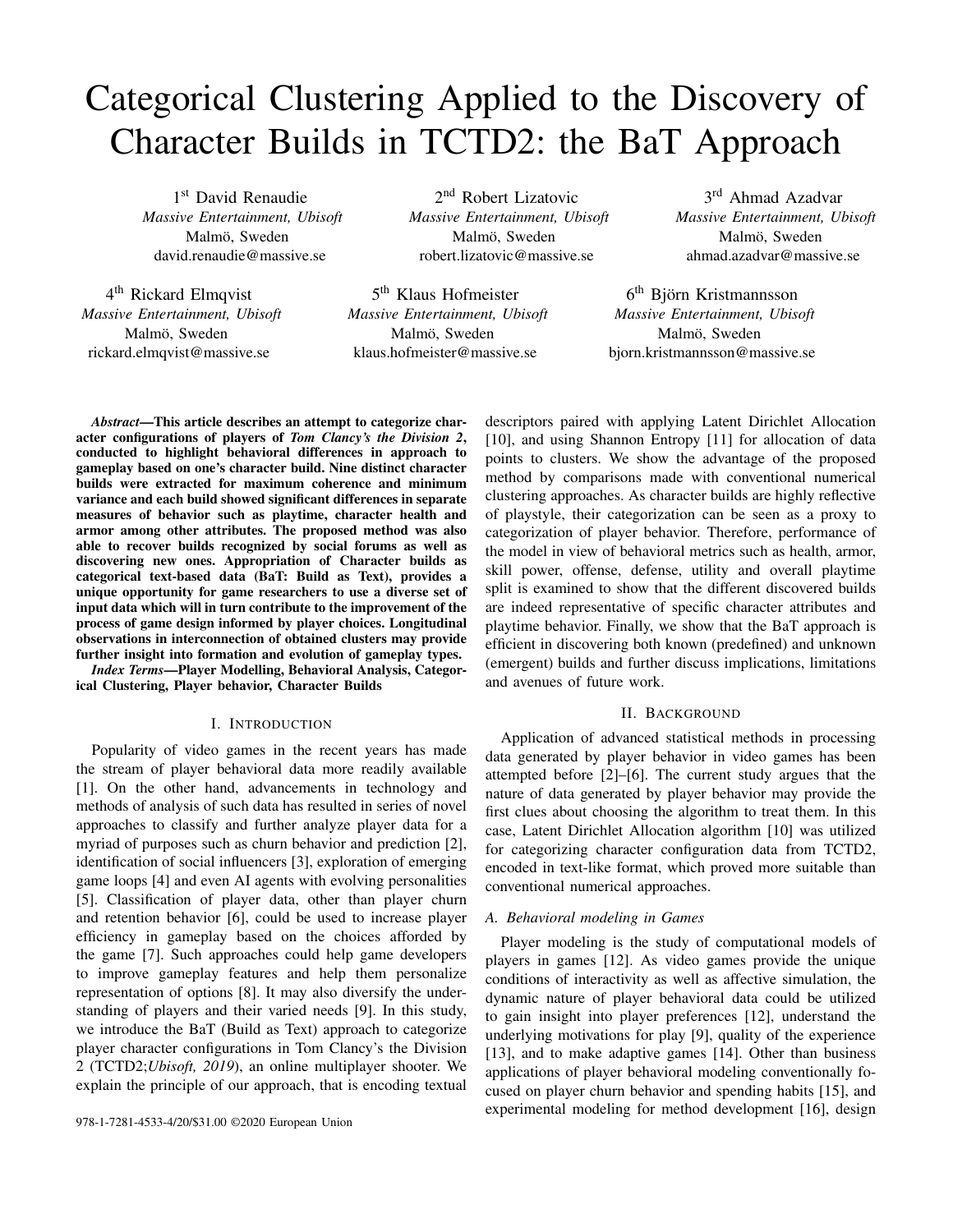oriented clustering studies on large scale samples of players of popular commercial video games are mostly focused on numerical clustering methods such as k-means [17] and are rarely conducted by industry practitioners [18] with context dependent, high dimensional dataset such as the current study [19]. Centroid-based clustering methods (e.g. k-means) have been successfully used to classify player behavior [20] due to their ease of use for large scale numerical values and low time complexity [21]. However, previous research [7] showed that they may not produce reliable results. Density based clustering methods, although employed less frequently, have also proven useful in modelling player behavior with reduced dimensionality [22]. But as we will discuss in Section III-A2, their dependence on the availability of pairwise distances between data points makes them impractical for handling large amounts of high dimensional data. Therefore, treatment of special data types has led practitioners and researchers to employ alternative methods. In one occasion [4] a sequence clustering method was used to identify and categorize game loops based on the frequency of repeated consecutive action types in a video game. In another example, [2] treatment of contextual time-series data was conducted with Dynamic Time Warping and a series of other refined algorithms for evaluation of game events. Other studies [31], [32], also used methods similar to those of the current study when dealing with text based data, although applied to player in-game chat logs or tweets about a game, in order to categorize and uncover player communications. Regardless of data type, the common thread in clustering studies is the emphasis on the importance of context not only in mining and interpretation of data [7] but also in the methods that make sense of relationships between these data points.

# *B. The Game*

Tom Clancy's The Division 2 (TCTD2) is the second installment of an online multiplayer tactical shooter. The game is fully online, even for solo play. The client software is constantly communicating in-game telemetry to the game servers, where players can meet and join, for cooperative or competitive activities. Other than character's aesthetics, players can upgrade, unlock and modify their characters' attributes, skills and equipment. Character attributes are progression dependent values of baseline characteristics such as health, armor and skill power. Skills are special capacities, unlocked by player progression. Equipment (a.k.a. *loot*), such as weapons or armor pieces, is procedurally generated and found during in-game activities. As a consequence, character configurations are fine-tuned by players among a set of unique possibilities that has combinatorial complexity. The choices made in this superior cardinality space reveal player tendency towards archetypal playstyles, while leading to a clustering problem of high dimensionality.

# *C. Data*

The dataset used in this study contained approximately 250000 character configurations. These configurations were obtained from a special 'player status' event that is sent by the game client on game start (plus a few other conditions that are not relevant here), using the built in telemetry system. For this study, we used event data collected over a period of 1 week (from 06.11.2019 to 13.11.2019). To reduce data volume, we selected only the latest player status event for each unique player ID, therefore keeping only the latest character configuration snapshot of each player that was active during that period.

The character configuration data point consists of features that are sufficient to specify a character in the game (see Table I) but do not describe explicitly behavior nor playstyle. These character features can broadly be grouped into 4 categories: attributes (health, armor, skill power etc.), skills (and skill variants), equipment (equipped weapons, gear etc.), and specialization (specialized equipment and skills that go together for a specific purpose. e.g. Sharpshooter specialization for a sniper). Some features are numerical, while others are categorical. The raw dataset contains 56 base features.

#### III. CLUSTERING

## *A. Numerical clustering methods*

As an initial approach for identifying builds, we tried using the more classical centroid-based and density-based clustering techniques on the character configurations.

*1) Centroid-based clustering:* For k-means clustering, all raw character configurations are encoded as numeric feature vectors. A normalization step is applied on all the numeric features to bring them on the same scale  $(0-1)$ , whereas categorical features are one-hot-encoded (OhE). The dataset transformed in this manner contained over 7000 features, only 6 of which were non-binary. To reduce dimensionality, we apply truncated singular value decomposition (tSVD), projecting it onto a subspace of 200 dimensions. This operation retains about 70% of the variance in the encoded data. The elbow method is then employed using the silhouette coefficient [23] and the sum of squared displacements to determine the optimal number of clusters. Clusters are visualized using tSNE embedding [24] over a range of perplexity values.

*2) Density-based clustering:* Due to the necessity to precompute a custom distance matrix, we could only afford to perform density-based clustering on a small subset of the original data. Therefore, we randomly sample 12k character configurations from the original 250k. As in the case of kmeans, numerical features are first normalized to a range of 0-1. However, as our dataset contains a mixture of numerical and categorical features, we need to use a distance metric that can handle both data types. One such metric is the Gower distance [24], which is a true metric and satisfies the triangle inequality. As such, it can be used with DBSCAN [25], but requires the pairwise distance matrix to be computed up front. To obtain the "best" (most compact) clustering results, we perform a grid search over the DBSCAN parameters epsilon and minimum number of points and maximize the silhouette coefficient. Results are then visualized using tSNE embedding over a range of perplexity values.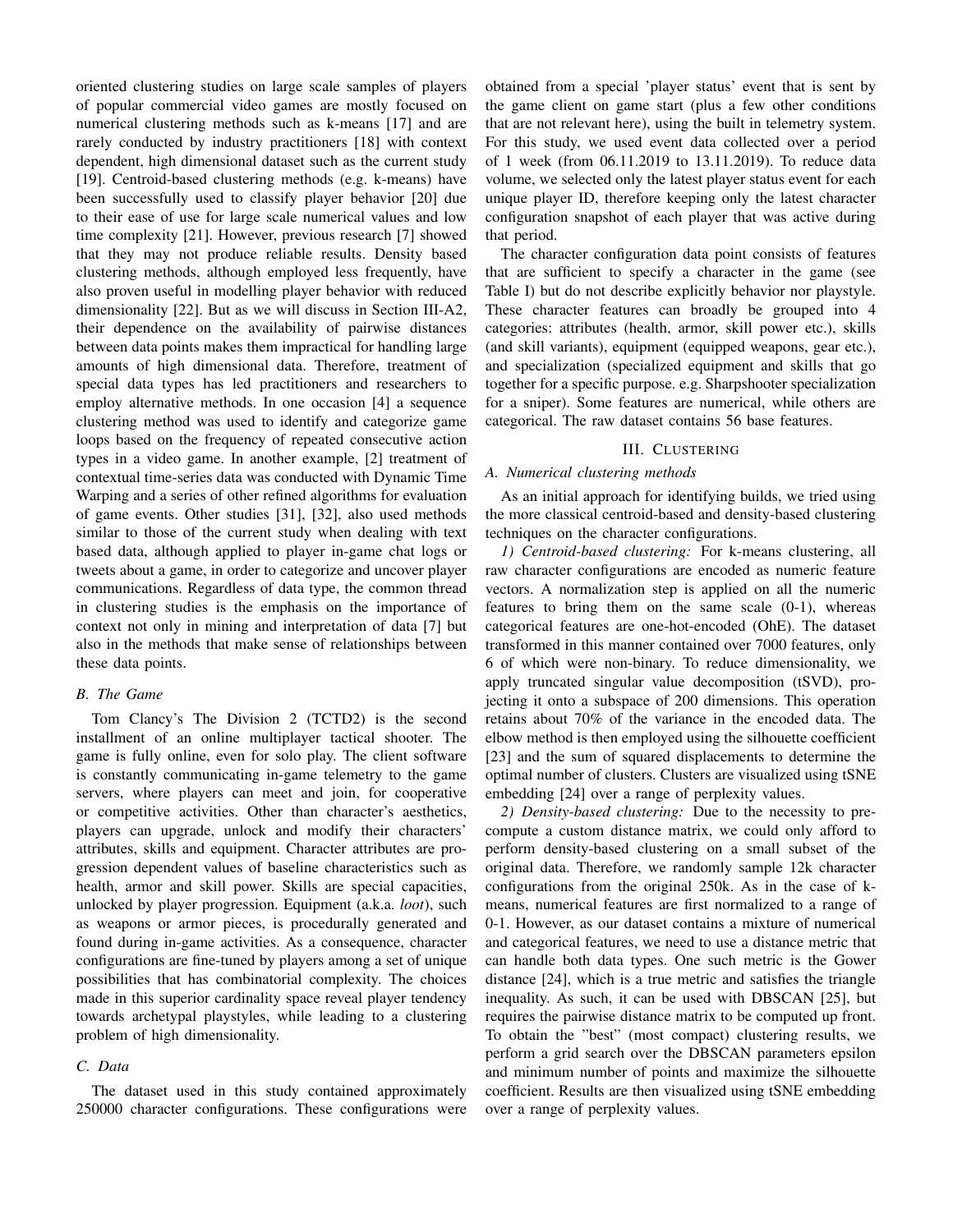| TABLE I                                 |  |
|-----------------------------------------|--|
| <b>CHARACTER CONFIGURATION FEATURES</b> |  |

| <b>Feature category</b> | Feature          | Type <sup>a</sup>          | <b>Example</b>              | <b>Description</b>                             |
|-------------------------|------------------|----------------------------|-----------------------------|------------------------------------------------|
| <b>Attributes</b>       | Armor            | Numeric                    | 100000                      | Armor rating                                   |
|                         | Health           | Numeric                    | 200000                      | Health rating                                  |
|                         | Skill power      | Numeric                    | 600                         | Effectiveness of skills                        |
|                         | Offense          | Numeric                    | 2                           | Overall offensive tier                         |
|                         | Defense          | Numeric                    | 13                          | Overall defensive tier                         |
|                         | <b>Utility</b>   | Numeric                    | $1\overline{2}$             | Overall skill tier                             |
| <b>Skills</b>           | <b>Skills</b>    | Categorical (multi - 2)    | "Hive"                      | The 2 skills equipped                          |
|                         | Skill variants   | Categorical (multi - 2)    | "Hive - revive"             | Modification of the base skills equipped       |
| Equipment               | Weapons          | $Categorical (multi - 3)$  | "assaultrifle pof416 t2 v1" | Names of the 3 weapons equipped                |
|                         | Weapon types     | $Categorical (multi - 3)$  | "Assault Rifle"             | Types of weapons equipped                      |
|                         | Body slot items  | Categorical (multi - $6$ ) | "Diamondback gloves"        | Names of the 6 body slot items equipped        |
|                         | Item brands      | Categorical (multi - 6)    | "Gila Guard"                | Names of the brands of the 6 equipped items    |
|                         | Gear talents     | Categorical (multi - 18)   | "Clutch"                    | Names of the gear talents equipped (up to 18)  |
|                         | Weapon talents   | Categorical (multi - 9)    | "Optimized"                 | Names of the weapon talents equipped (up to 9) |
| Specialization          | Specialization   | Categorical (single)       | "Technician"                | Character specialization                       |
|                         | Signature weapon | Categorical (single)       | "Crossbow"                  | Signature weapon used                          |

<sup>a</sup>Specifies whether the feature is numerical or categorical. In case of categorical features,

the brackets specify whether they are single-valued or multi-valued (and how many values are allowed)

### *B. The BaT Approach*

*1) Principle:* In an industrial context, the produced clusters have to be concretely used by game experts, having low to no knowledge of data science methods and tools. Ease of interpretation of the method's output is thus key to adoption of the overall solution.

The inherent limitations of numerical clustering methods lie in either the necessity for encoding categorical features in a numerical vector space (e.g. for k-means), or the need for specialized distance metrics that can deal with both numerical and categorical features - such as the Gower distance [24] for DBSCAN - which hardly preserve semantic distance between the original objects. Additionally, it is known that the usual Minkowski distances (e.g. Euclidean) used to compute similarity matrices do not behave well in high dimensional spaces, a phenomenon commonly referred to as the curse of dimensionality [26]. Therefore, in this paper, contrary to the usual approaches, we propose a fully categorical-like representation of a character configuration - which keeps our representation space's dimension relatively low - and apply adapted clustering methods to this transformed dataset.

The core idea behind the BaT approach is that each character configuration can be seen as a text document, composed of a list of keywords describing how the character is customized by the player. Here, inventory type elements, including both weapons and gears, come together with skill elements as well as specializations, to be merged into a single list. Numeric features are transformed into categorical bins (see Section III-B2).

The level of description for the keywords should be selected carefully, as it needs a good knowledge level of the core game mechanics. For example, in TCTD2 the skill variant is more important than the skill itself, because each skill variant has quite different gameplay mechanics; e.g. the fixer drone heals the player and stays close to him/her, while the assault drone pro-actively attacks distant opponents. In contrast, the weapon type (e.g. "Assault Rifle") is more important, in general, than the exact weapon model (e.g. "assault\_rifle\_pof416\_t2\_v1"), the latter variants mostly not influencing the underlying function in the build. Those choices in granularity level of the character configuration descriptors are driven by the concept of a build and are specific to the game. In this study, once base game mechanics have been well assimilated, the exercise of choosing the relevant level of granularity was intuitive and yielded comprehensive results.

Concretely, the list of keywords defining each character configuration is encoded using a classical text frequency data structure, and stored in a sparse matrix format, which makes it efficient for handling very large volumes of data.

*2) Numerical features encoding into tiers:* Some minor elements of a character configuration, taken individually, can have a lesser influence on the build compared to its main elements and are tedious to consider in a full equipment list. However, when combined over all possible available slots in an inventory, they can significantly impact some of the player's attributes. For example, *gear mods* in TCTD2 can buff up to 3 stats but with relatively low bonus values (e.g. critical hit chance  $+2\%$ , critical hit damage  $+3\%$ , weapon handling  $+5\%$ ) and only one attribute among offensive, defensive or utility. Properly stacked over all the inventory, they start making a difference and accounting for build intentions.

Data-wise, treating each piece of these minor modifiers individually could clutter the main build characteristics into a high number of low-relevance descriptors. To avoid this issue, we capture the essence of the player's optimization intent, through measuring the *consequences* of equipping full mods combinations. This is performed by computing the total score in each of following three attributes: offense, defense, and utility, as an integer number having values between 0 and a few 10s. Then we apply a quantile-based binning to each of these numerical features. Values in the 0-75% quantile range are encoded as *low medium tier*, and the values above as *high tier*. Finally, we only keep the high tier instances and discard all the others, because we are only interested in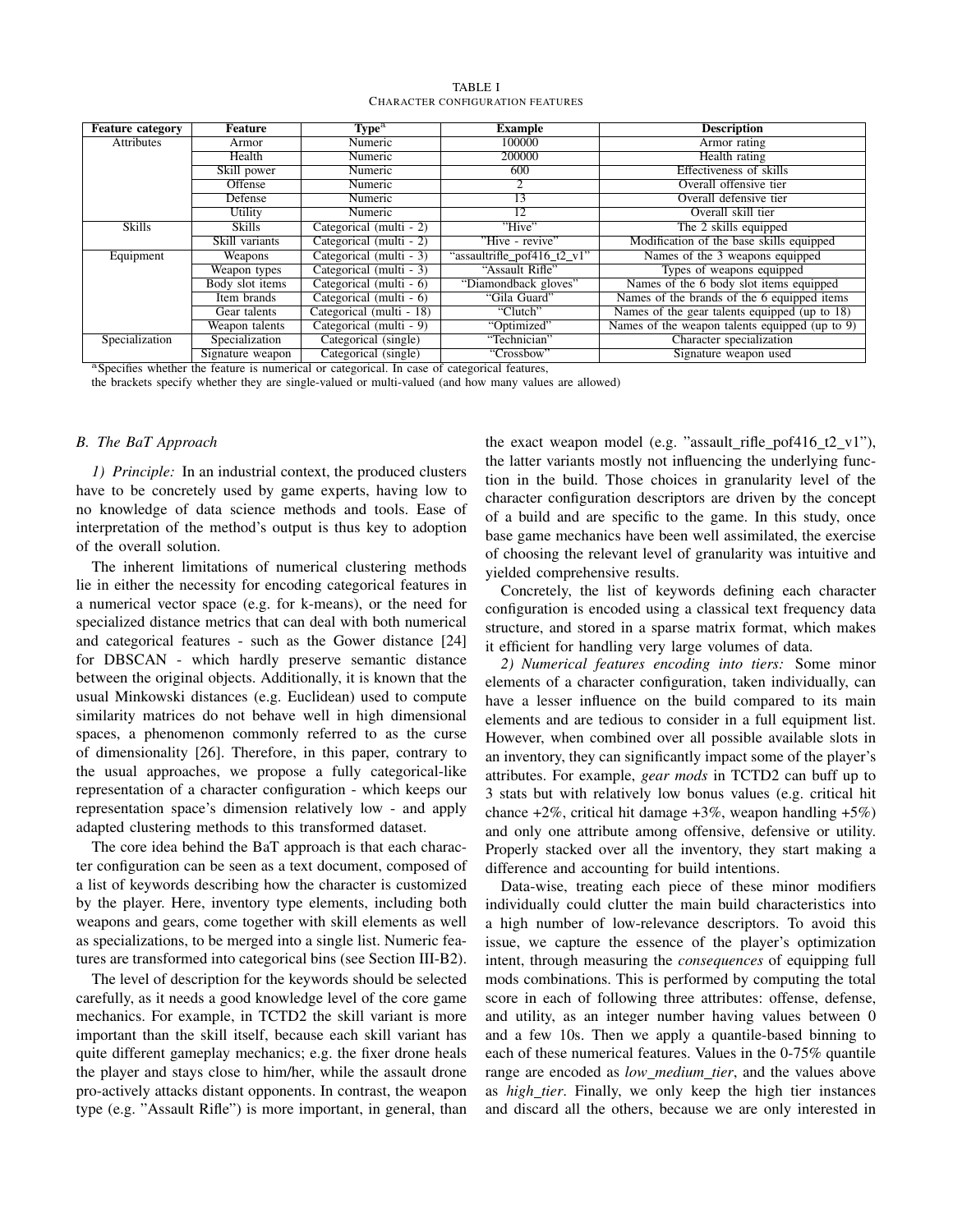salient characteristics of each character configuration. Indeed, the low-medium tier values are expected to be the norm among players, thus would be present in most data points and would not carry meaningful information to differentiate between builds.

*3) Handling repetitions:* It is common in Role Playing Games (RPGs) that equipping the character with several pieces of a same 'set' provides powerful bonuses as a result of their combination, which are clearly communicated to the player. Those granted bonuses participate in the build construction since they provide advantages to specific attributes, related to different playstyles. For example, in TCTD2, a substantial bonus to marksman rifle damage is provided when equipping 3 gear pieces of *brand airaldi holding*: it is highly probable that players pursuing a sniper-like build will accordingly look for these combination bonuses. Data-wise, we translate this into a meaningful way for the clustering algorithm, during the data encoding step. Specifically, we keep all repetitions of the same gear element at brand level, without specifying their inventory slot (e.g. mask, chest armor, or gloves). We also discard the specific item names, since they have no influence on obtaining said set bonuses. For a complete example of a character configuration, see Table II.

TABLE II EXAMPLE OF AN ENCODED CHARACTER CONFIGURATION

| specialization_sharpshooter,                          |
|-------------------------------------------------------|
| weapontype_marksmanrifle, weapontype_marksmanrifle,   |
| weapontalent breadbasket, weapontalent allegro,       |
| weapontalent_everlasting, weapontalent_optimized,     |
| weapontalent_ranger, weapontalent_stop_drop_and_roll, |
| weapontalent_talent_exotic_marksman_mk1,              |
| weapontalent_talent_exotic_marksman_mk1b,             |
| weapontalent talent exotic marksman mkl holstered,    |
| brand_airaldi_holding, brand_airaldi_holding,         |
| brand_airaldi_holding, brand_airaldi_holding,         |
| brand_alps_summit_armaments, brand_wyvern_wear,       |
| skillvariant chemlauncher repair cloud,               |
| skillvariant hive revive,                             |
| geartalent spark, geartalent vigilance,               |
| geartalent_composure, geartalent_concussion,          |
| geartalent_hard_hitting, geartalent_opportunistic,    |
| geartalent_opportunistic, offense_tier_high,          |
|                                                       |

*4) Algorithm:* We use Latent Dirichlet Allocation (LDA) algorithm, which is a classical text clustering algorithm [10]. It is very suitable to our purpose, since the clusters it produces also called *topics* - are provided as an ordered list of keywords found in the dataset. The order of keywords for a given topic is defined by their relative importance in said topic. This output is extremely convenient for interpretation, since any non-datascience-proficient person having a good knowledge level of the game can make sense of these results and interpret each ordered keywords list as a build.

Another advantage of this algorithm is that it produces *soft clusters* instead of hard partitions of the data. In other words, for each character configuration in the input dataset, we obtain a probability distribution over all discovered topics (in contrast to just being assigned a single topic). In our context,

this is advantageous because it enables us to obtain the most representative character configuration for each cluster/build. Examining the most representative configuration helps analysts and game designers understand and interpret the build much better than when looking at centroids obtained by numerical clustering approaches, which may not represent valid character configurations.

Furthermore, although classical topic modelling approaches do not always create semantically meaningful topics, in this work we apply them to keywords data and not natural language. Application of LDA to this type of data is particularly relevant, due to its underlying assumptions of probabilistic distributions over words and topics, considered under the 'bagof-words' paradigm.

Several implementations of LDA are available in the open source ecosystem, most of them having excellent performances in terms of computing time and memory. In this paper, we use Python Gensim library [27], but other ones (such as Spark MlLib) would yield similar results.

TABLE III LDA ALGORITHM HYPER-PARAMETERS

| Hyper-parameter                                               | Value                     |  |  |  |  |
|---------------------------------------------------------------|---------------------------|--|--|--|--|
| alpha                                                         | 'asymmetric' <sup>1</sup> |  |  |  |  |
| eta                                                           | 'auto'                    |  |  |  |  |
| chunk size                                                    | 1000                      |  |  |  |  |
| passes                                                        | 10                        |  |  |  |  |
| workers                                                       | 12                        |  |  |  |  |
| $\pm$ alpha='auto' not available when using Distributed=True. |                           |  |  |  |  |

Used values for hyper-parameters can be found in Table III. We use the distributed variant of LDA to take advantage of multi-core computers at our disposal, and control the random seed for more reproducible results.

*5) Selection of the number of topics:* We try several values for the desired number of topics, which has a major impact on the results. To guide this exploration, we use topic coherence [28] as a measure of the quality of the resulting clustering for a fixed number of topics. To do this, we run the LDA algorithm over a range of values for this hyperparameter, then keep the top 2 or 3 peak values of topic coherence as candidates for results analysis. This method considerably alleviates the usual issues with selecting the number of clusters, while keeping some flexibility concerning its final choice (See the results in Section IV-B1).

*6) Entropy Filtering:* For statistical purposes, we allocate each data point to a single cluster. To do this, we choose the the most probable build according to LDA results (see Section III-B4). But before this, for each data point we compute the normalized entropy of the build distribution (as determined by LDA) and apply a globally fixed threshold. Character configurations having a normalized entropy value higher than this threshold are considered having a too uncertain allocation, thus are assigned to an additional "Undefined" cluster.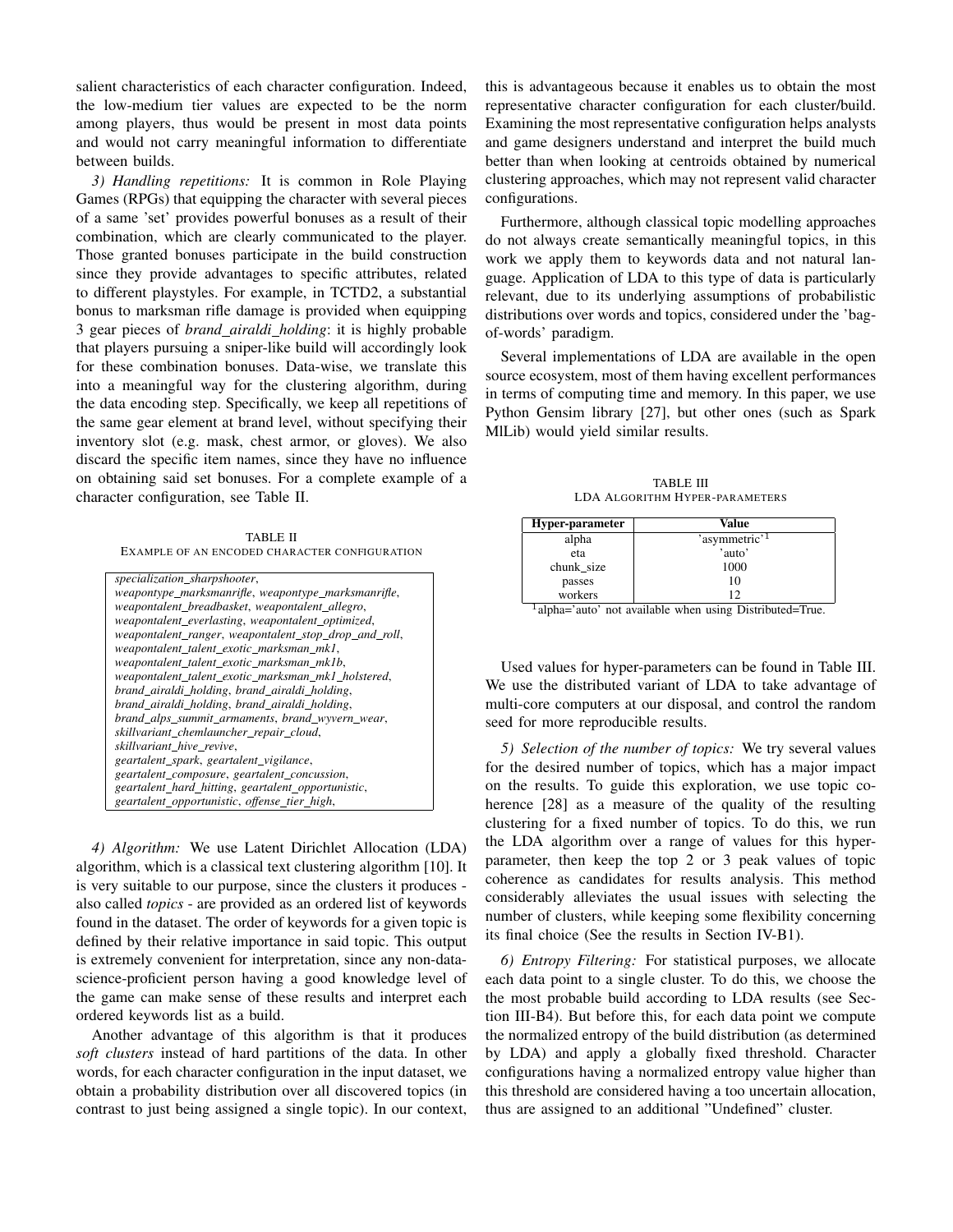## IV. RESULTS AND DISCUSSION

#### *A. Numerical clustering approaches*

*1) Centroid-based clustering:* Our initial approach was to encode a character configuration as a numerical vector and apply standard clustering algorithms that work in numerical feature spaces. Due to the many categories present in the dataset (different skills, weapons, armor etc.), this operation resulted in a representation that was mostly binary. As such, it was unsuitable for space partitioning techniques such as kmeans as any results obtained bore little meaning.

*2) Density-based clustering:* As a second approach, we applied a density-based clustering method. Although we were able to re-discover known builds (see Section IV-B5), this was only possible after we had significantly biased the dataset by selecting features we assumed important for those known builds. This approach, however, only reinforces what we already know about character builds and might preclude our ability to discover new, unknown builds. Overall, we concluded that density-based clustering was not a suitable approach for build identification in TCTD2.

## *B. BaT Approach*

In this section we present and discuss the results obtained by applying the BaT methodology described in Section III-B to the dataset described in Section II-C.

*1) Selection of the number of topics:* As described in Section III-B4, we ran the LDA algorithm with varying number of topics between 1 and 20, and computed the  $C_{v}$ coherence [28] for each resulting model. In order to obtain more accurate estimates, for each fixed number of topics we ran modelling in triplicates and computed corresponding  $C$  v coherence mean and standard deviation. The results are shown in Fig.1. The whole process of the 3 x 20 LDA runs took no more than 8644s on a HP Z4 G4 Workstation (12 core Intel Xeon CPU @ 3.7GHz, 65 GB RAM).



Fig. 1.  $C_{v}$  coherence as a function of the number of topics. Confidence intervals show +/-1 standard deviation based on triplicate estimates.

Fig.1 shows that the global average maximum value for  $C_{v}$  coherence (0.417) was reached for 6 topics. However, the representative keywords of these clusters were interpreted by game experts as amalgamations of several builds, indicating that a higher value for this hyper parameter should be preferred. Moreover, from their perspective, values between 8 and 12 were acceptable for a number of major builds in the game's "meta". Fig.1 clearly shows the appropriate value to be 9, which we subsequently used for the rest of the analysis.

*2) Entropy Filtering:* We applied the method described in Section III-B6, and used a threshold on normalized entropy of 0.5, which led to labelling only 10% of all character configurations as "Undefined".

*3) Results for the chosen number of topics:* The clusters found for 9 topics are listed in Table IV. For each of them, the characterizing keywords are listed in decreasing order of relative importance. To keep verbosity low, we limited the information shown in this table to the top 5 keywords, but the game experts used up to top 15 keywords to interpret the clusters. They attributed names to each cluster based on this input and their knowledge of the game. Later on, this task was said to be surprisingly easy, compared to previous attempts to make sense of high level in-game data aggregations.

An exhaustive description of the 9 discovered builds would be tedious, since their specificities are more related to the game itself, rather than the method. To illustrate the proposed methodology's ability to produce easily interpretable clusters, we hereafter detail two of them.

Build ID 0 is characterized by standard or *exotic* (a class of rare and unique items in TCTD2) sub-machine guns ("SMG"), together with *brand sokolov* gear and *gearset negotiators dilemma*, both bringing high bonuses to SMG damage, critical hit chance, and critical hit damage. This combination is very powerful, and commonly known as the SMG Sokolov build.

Build ID 2 is characterized by several armor elements of *gearset aces and eights* and *brand airaldi holding*, giving bonuses to damage done with long-range weapons and headshots. In this build, the main weapons are a standard marksman rifle, or the 'Nemesis' (a powerful exotic marksman rifle that provides bonuses for long-distance and focused shots). Moreover, this build mostly uses the 'sharpshooter' specialization, and it shows a high offensive tier, well fitting a "glass cannon" playstyle. This is the Sniper build.

Next, we visualized how the discovered builds relate to one another in terms of similarity and size. For this purpose, we applied a Principal Component Analysis to the distribution of keywords for each build, and plotted the projection onto the first two principal components (see Fig.2). Although it is only an approximation, it provides a useful overview of the relative sizes and positions of clusters in build space. This visualization also tends to confirm the results' relevance, since neighbor builds 0,4,7,8 share conceptual elements of playstyle, while distant builds (e.g. 2) are indeed distinct in terms of use of gear, weapons, and other attributes.

*4) Clusters - Summary and Statistics:* In order to better understand the discovered builds and study behavioral differences between them, we computed in a post-modelling phase various statistics and playtime metrics.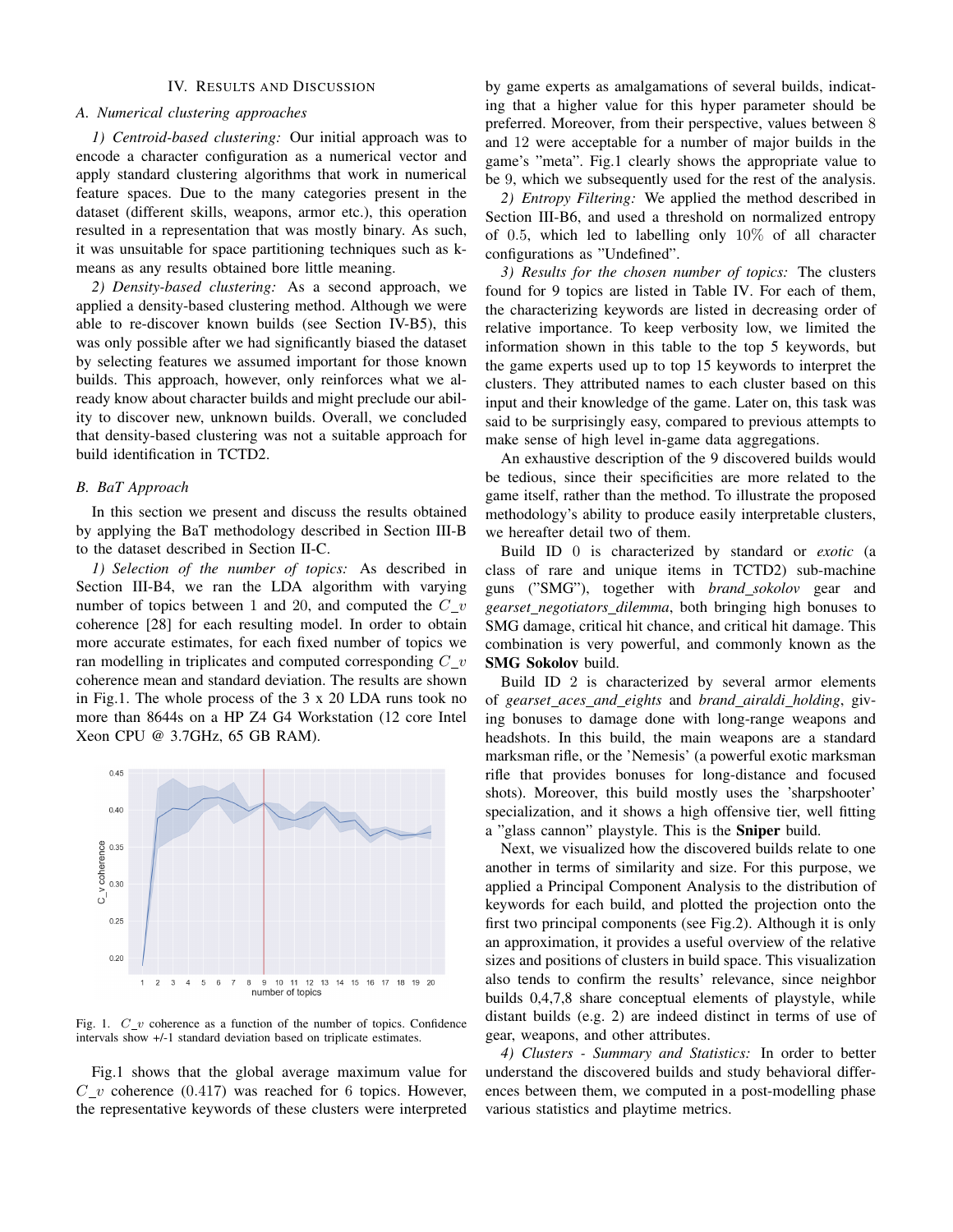TABLE IV CLUSTERS FOUND FOR 9 TOPICS - ORDERED KEYWORDS LISTS

| ID           | <b>Build Name</b>    | <b>Keywords</b>                                                                                                          |
|--------------|----------------------|--------------------------------------------------------------------------------------------------------------------------|
| 0            | <b>SMG Sokolov</b>   | weapontype_smg, weapontalent_exotic_chatterbox, brand_sokolov, gearset_negotiators_dilemma, specialization_demolitionist |
|              | <b>Seeker Mine</b>   | gearset_hard_wired, utility_tier_high, brand_alps_summit_armaments, skill_variant_seekermine_cluster,                    |
|              |                      | geartalent_exotic_btsu                                                                                                   |
|              | <b>Sniper</b>        | gearset_aces_and_eights, brand_airaldi_holding, weapontype_marksman_rifle, weapontalent_exotic_nemesis,                  |
|              |                      | specialization_sharpshooter, offense_tier_high                                                                           |
|              | Clutch               | brand_douglas_and_harding, brand_fenris_group_ab, weapontype_assaultrifle, geartalent_spark, offense_tier_high           |
| 4            | <b>Easy Exotic</b>   | brand_overlord_armaments, weapontype_rifle, weapontalent_exotic_lmg_pestilence, weapontalent_exotic_rifle_diamondback,   |
|              |                      | weapontalent_exotic_lmg                                                                                                  |
|              | <b>Gunslinger</b>    | weapontalent_exotic_pistol_liberty, geartalent_exotic_holster_gunslinger, weapontype_lmg, weapontalent_unhinged,         |
|              |                      | brand petrov                                                                                                             |
| <sub>0</sub> | <b>Standard Raid</b> | gearset_true_patriot, gearset_ongoing_directive, weapontype_assaultrifle, weapontype_lmg, offense_tier_high              |
|              | Unbreakable          | brand_gila_guard, brand_fenris_group_ab, defense_tier_high, brand_badger_tuff, geartalent_patience                       |
|              | Casual Joe           | brand_providence, weapontype_assault_rifle, weapontype_lmg, brand_alps_summit_armaments, skill_variant_turret_assault    |

TABLE V CLUSTER SIZES

| m              | <b>Size</b> | Dataset percentage |
|----------------|-------------|--------------------|
| -1             | 23423       | 9.9%               |
| $\Omega$       | 9336        | 3.9%               |
| 1              | 37491       | 15.8%              |
| $\overline{c}$ | 9815        | 4.1%               |
| 3              | 26996       | 11.4%              |
| $\overline{4}$ | 3472        | 1.5%               |
| 5              | 3652        | 1.5%               |
| 6              | 16163       | 6.8%               |
| 7              | 35733       | 15.1%              |
| 8              | 70687       | 30.0%              |



Fig. 2. 2D PCA projection of the nine-topic builds, labelled by build ID

Note: In tables V and VI, the cluster ID '−1' corresponds to the "Undefined" group, as described in Section III-B6.

Table V shows the number of character configurations allocated to each discovered build (i.e. the Size), following the method detailed in Section IV-B1, as well as the fraction of the dataset it represents. From this table we can, for example, see that build 8 is the most popular one among players, whereas builds 4 and 5 are rarely utilized.

Table VI shows the main, game-oriented statistics of each discovered build. The Build attributes columns of this table show the means and standard errors of the 6 considered attributes. The Playtime split columns show how players of each build spend their gaming time: firstly, in terms of the average fraction of time spent in a group vs. solo; And secondly, in terms of the fraction of time spent in main missions, dark zone (DZ), and other activities (exploration, side-missions etc.). The last three columns sum up to 100%.

Group playtime is usually utilized to indicate the tendency for social play [3]. We could argue that each build's playstyle comes with a different level of interdependence with other builds, consequently making it more or less suitable for increased social play. We can see for example that the "Sniper" build 2 shows a higher proportion of playtime in group than any other build. It would fit the context of the game that the less damage-resistant role of a sniper with a very high damage output (see Table VI) would need a team to get less exposed to close-quarter combat situations. More generally, the statistics obtained for the builds are in accordance to their function, gameplay style, and intended design.

*5) Comparison with rules-based build assignment:* To assess the relevancy of the proposed method, and as a sanity check, we tested whether BaT was able to recover at least a subset of builds expected to be present from external sources and game experts. Independently from BaT experiments, we performed a simple rules-based build assignment on the same dataset and compared the obtained results.

To do so, we manually defined 4 builds, well-known from online forums and internal playtests. Each of them could be assigned to a character configuration if and only if said data point satisfied all of the predefined build's conditions. Therefore, each data point could be allocated to *at most one* predefined build. When it was not allocated to any of them, the character configuration was labeled as "Undefined".

The 4 predefined builds were Sniper, Clutch, Unbreakable, and Seeker. More than 50% of character configurations could not be assigned to any build in this manner (see Table VII). We then closely inspected the 9-cluster results and identified 4 builds that most resembled the 4 predefined ones, based on their top descriptors (e.g. build with ID 7 from BaT most resembles the Unbreakable build from manual assignment etc.). The builds from the two clustering approaches were then paired up accordingly, and a Jaccard similarity index was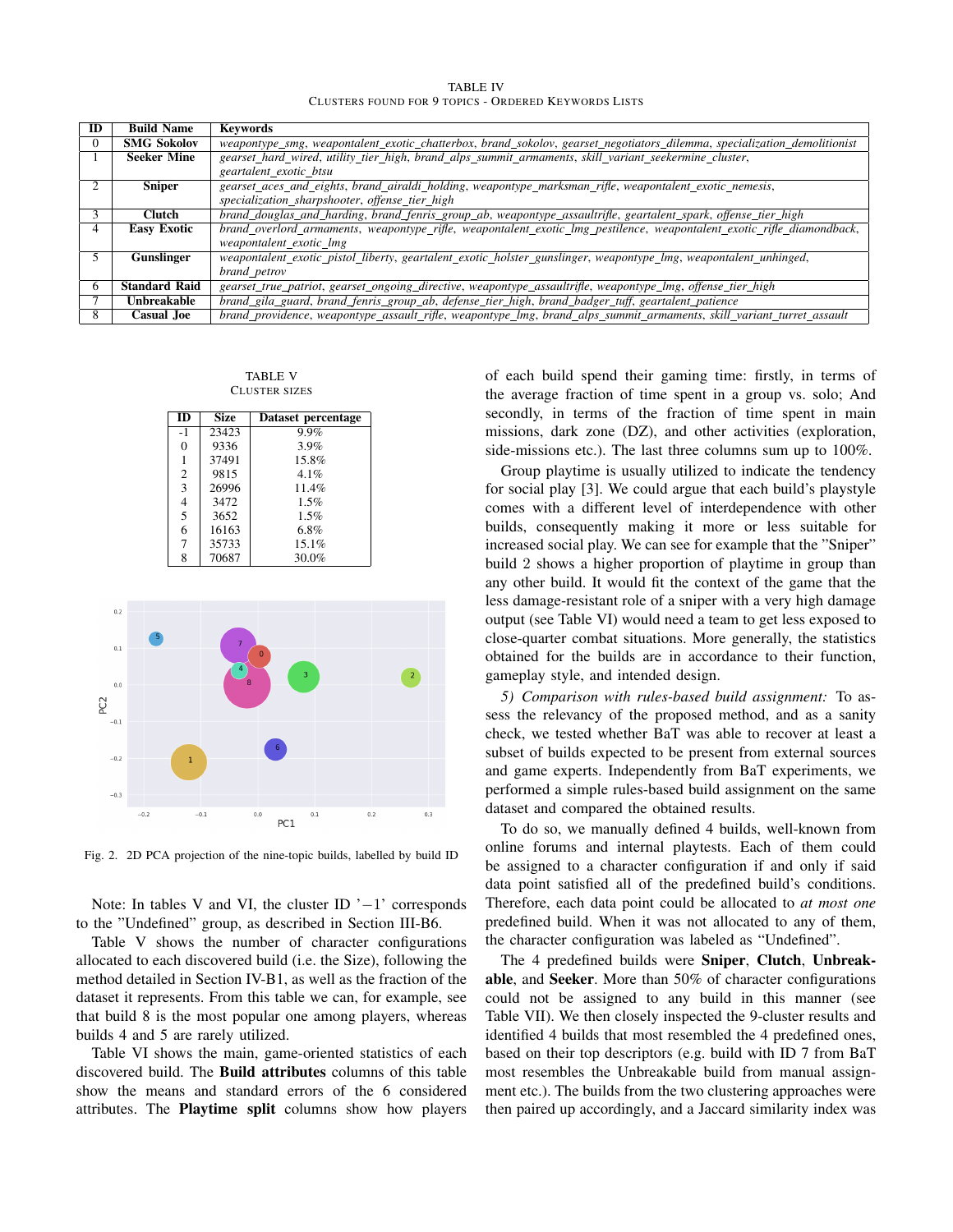TABLE VI CLUSTER SUMMARY STATISTICS

|          | <b>Build attributes</b><br><b>Playtime split</b> |                           |               |                  |                 |                   |                |                  |        |                  |
|----------|--------------------------------------------------|---------------------------|---------------|------------------|-----------------|-------------------|----------------|------------------|--------|------------------|
| ID       | Health                                           | Armor                     | Skill         | <b>Offense</b>   | Defense         | <b>Utility</b>    | Group          | Main             | DZ     | Other            |
|          | score                                            | score                     | power         | attribute        | attribute       | attribute         | play $(\% )$   | missions $(\% )$ | $(\%)$ | activity $(\% )$ |
| - 1      | $77.5 \pm 0.3$ K                                 | $253.7 \pm 0.4 \text{ K}$ | $1240 \pm 8$  | $7.57 \pm 0.02$  | $6.74 \pm 0.02$ | $4.78 \pm 0.02$   | 41.7 $\pm$ 0.2 | 40.9             | 2.4    | 56.7             |
| $\Omega$ | $87.3 \pm 0.5$ K                                 | $241.2 \pm 0.5$ K         | $858 + 10$    | $8.15 \pm 0.03$  | $6.59 \pm 0.03$ | $3.70 \pm 0.03$   | $41.2 \pm 0.4$ | 39.3             | 2.4    | 58.3             |
|          | $61.3 \pm 0.2 \text{ K}$                         | $228.4 \pm 0.2$ K         | $3207 + 5$    | $4.34 \pm 0.01$  | $4.99 \pm 0.01$ | $11.60 \pm 0.01$  | $47.9 \pm 0.2$ | 44.0             | 2.4    | 53.5             |
|          | 62.4 $\pm$ 0.3 K                                 | $223.2 \pm 0.4$ K         | $291 \pm 5$   | $13.63 \pm 0.04$ | $3.92 \pm 0.02$ | $1.35 \pm 0.02$   | $51.7 \pm 0.4$ | 37.3             | 3.2    | 59.5             |
|          | $109.7 \pm 0.4$ K                                | $218.7 \pm 0.3$ K         | $339 \pm 4$   | $11.53 \pm 0.01$ | $4.33 \pm 0.01$ | $1.65 {\pm} 0.01$ | $48.5 \pm 0.2$ | 33.6             | 6.8    | 59.6             |
| 4        | $77.1 \pm 0.7$ K                                 | $262.7 \pm 0.9$ K         | $868 + 17$    | $8.04 \pm 0.05$  | $6.95 \pm 0.05$ | $3.39 \pm 0.04$   | $40.8 \pm 0.7$ | 40.1             | 2.0    | 57.9             |
|          | 66.1 $\pm$ 0.5 K                                 | $260.8 \pm 0.8$ K         | $1000 \pm 16$ | $8.39 \pm 0.04$  | $6.80 \pm 0.04$ | $3.98 \pm 0.04$   | $41.1 \pm 0.6$ | 41.0             | 1.5    | 57.5             |
| 6        | $65.1 \pm 0.2$ K                                 | $227.5 \pm 0.3$ K         | $1165 \pm 8$  | $9.58 \pm 0.03$  | $5.32 \pm 0.02$ | $5.37 \pm 0.02$   | $39.5 \pm 0.3$ | 43.4             | 1.0    | 55.6             |
|          | 94.5 $\pm$ 0.2 K                                 | $295.0 \pm 0.3$ K         | $669 \pm 4$   | $6.63 \pm 0.01$  | $9.73 \pm 0.01$ | $2.88 \pm 0.01$   | 41.9 $\pm$ 0.2 | 35.0             | 4.1    | 60.9             |
| 8        | $69.8 \pm 0.1$ K                                 | $223.3 \pm 0.1$ K         | $1115 \pm 4$  | $6.80 \pm 0.01$  | $5.43 \pm 0.01$ | $4.49 \pm 0.01$   | $36.7 \pm 0.1$ | 42.1             | 0.9    | 57.0             |

The build attributes section shows the mean value of each character attribute within a build cluster and its associated standard error of the mean. Playtime split shows the mean fraction of playtime spent in a group within a build cluster and its associated standard error of the mean. This is supplemented by the fraction of activity spent playing main missions, dark zone (DZ), and other in-game activities. The last three sum up to 100%

computed for each of the 4 pairs in order to get an estimate of the degree of assignment overlap. The results are presented in Table VII. The relatively high overlap scores (especially for the Sniper build: 45%) indicate that BaT was able to recover known builds to a large extent.

TABLE VII COMPARISON OF BAT CLUSTERING AND RULES-BASED BUILDS

| <b>Build Name</b>  | BaT -             | <b>Predefined -</b> | <b>Jaccard</b> |
|--------------------|-------------------|---------------------|----------------|
| (Predefined)       | frequency $(\% )$ | frequency $(\% )$   | index $(\% )$  |
| <b>Seeker</b>      |                   |                     |                |
| <b>Unbreakable</b> | 15                | 13                  | 23             |
| <b>Clutch</b>      |                   | 18                  | 35             |
| <b>Sniper</b>      |                   |                     |                |

We also quantified the overall match between the rulesbased clustering and BaT clustering results, without explicitly defining build pairs as in the previous paragraph. For this we used the adjusted random index (ARI) [29] and the adjusted mutual information (AMI) [30] indicators. ARI and AMI can be used to compare the degree of match between two clustering results even when the number of clusters produced by the two methods are not the same, which is the case in this study. The obtained values of 0.21 and 0.16 for ARI and AMI respectively, indicate a match that is better than random, but not perfect (a score of 1.0 would indicate a perfect match). This suggests that the BaT approach is capable of recovering known builds to a good extent, thereby passing the sanity check.

## V. CONCLUSIONS

In this paper we dissected a case study in clustering inherently categorical game data highly dependent on the context and demonstrated a step-by-step method that encompasses the full process and application of the proposed method, from data collection and preparation to performance evaluation in context and against external data (e.g. socially emergent builds from game forums). We showed that the BaT method is more suitable than k-means or DBSCAN in producing comprehensive clusters. Our description of player behavioral data reflected by playtime split and character attributes showed that meaningful clustering of character builds results in representation of different playstyles and behavioral profiles that forms around their affordances. For data scientists, detailed illustration of our method may help in replication, performance improvement and incentive to experiment with less explored methods. Determination of significant behavioral differences between clusters also implies to game designers and scholars to study emergent character configurations beyond player performance metrics and encourage varied and personalized playstyles by monitoring player choices, behaviors incorporated with them and what they imply for player evolution. Furthermore, we can imagine this method being applied to other RPG games that allow gathering similar type of data, in order to better understand how players customize their characters.

#### VI. LIMITATIONS AND FUTURE WORK

There are some limitations to this work, which open several leads to improve and continue it. First, during the data collection step we kept only the last updated character configuration by each player over the studied period. This might not be the most relevant instance of a player build. Choosing alternative ways to snapshot character configurations is a challenging task as players tend to continuously modify them, whether for pure exploration (theory-crafting) or regular improvements (better gear found, levelling up, etc.). Finding better ways to detect relative stability in character configurations, and to study builds evolution in time and per player deserves a more rigorous research work. Alternatively, monitoring the evolution of successive clusterings after different title updates could also lead to interesting insights concerning the game's meta evolution, i.e. how players adapt their builds to ingame mechanics changes, new items/skills, and existing items modifications for balancing.

Second, the categorical nature of the data makes the proposed method quite sensitive to the artefacts that can appear during data pre-processing. Beyond the pure necessities of carefully crafting the data cleaning step, some very specific